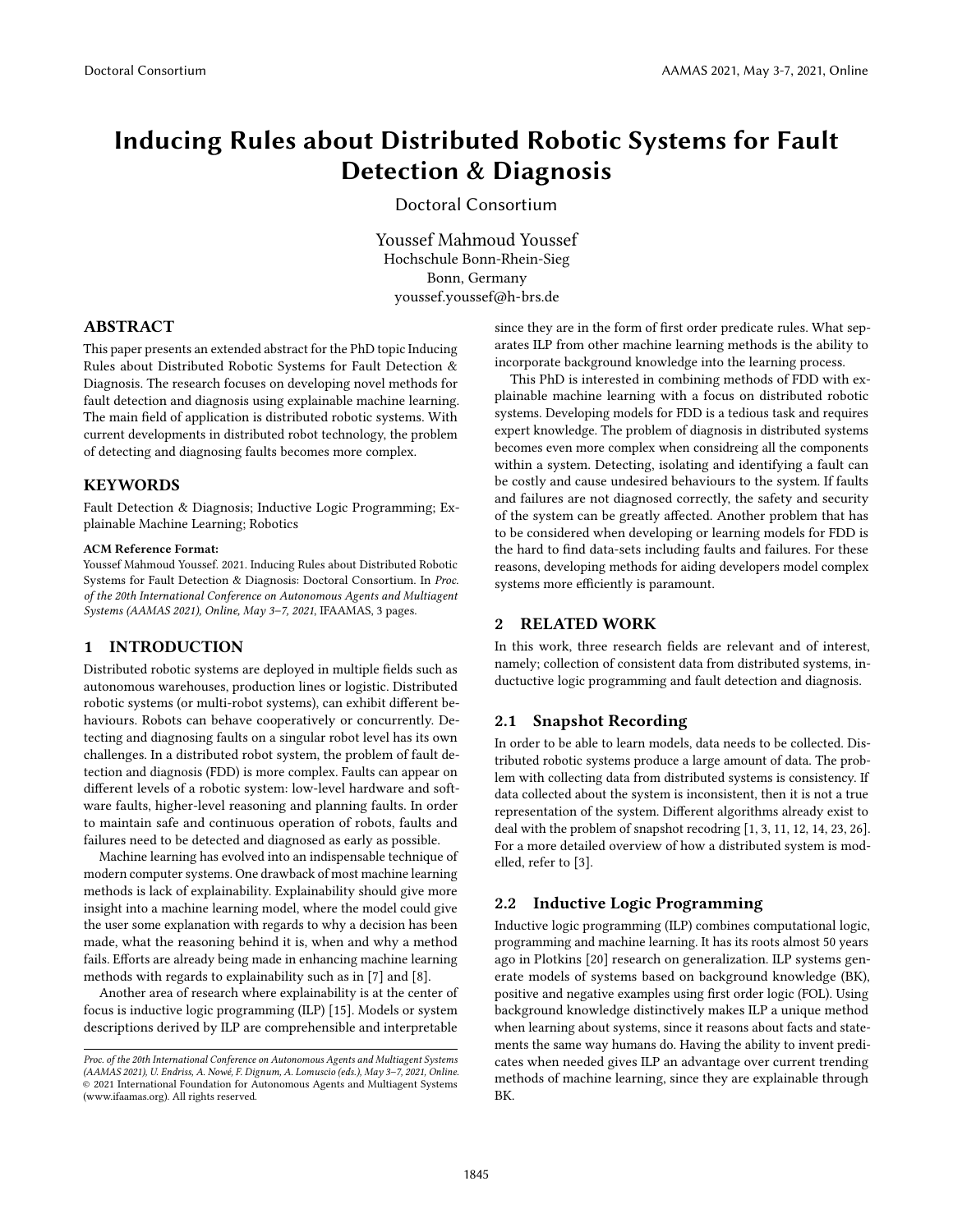Alongside advancements in probabilistic logic learning [\[21\]](#page-2-10), the field of predicate invention and recursion did not advance in a similar manner [\[16\]](#page-2-11). In ILP, predicate invention is the process of introducing new predicates during the process of searching for a hypothesis in order to be able to explain the examples. In other words, predicate invention is the process of finding new concepts or theories that are not directly observable from the data. Recursion is used in the process of predicate invention where the problem of finding a hypothesis is recursively broken down to smaller search spaces to explain the examples. Dietterich [\[4\]](#page-2-12) stated that predicate invention is a fundemental problem in machine learning and that it has an exponentially high complexity. It is also stated that inventing predicates and systematically checking for the significance of each invented predicate is an extremely hard problem. However, advancements have been made in the predicate invention and recursion field which are outlined in [\[17\]](#page-2-13) and [\[18\]](#page-2-14) in 2013. The meta-interpretive learner (MIL) is based on inverse entailment for grammatical inference of regular languages. MIL presented an efficient method of implementing predicate invention and recursion for regular and context free grammars via abduction. The invented predicates are introduced as constants that are represented as existentially quantified higher-order variables. Examples derived in MIL are made from a higher-order program, and this results in a firstorder program that can be later substituted into the higher-order variables. Meta-rules in MIL can be viewed as program specifications. In order to increase the efficiency of MIL even more, research was conducted in learning Higher-order dyadic Datalog [\[18\]](#page-2-14). Datalog is also a declarative logic programming language such as Prolog. Datalog is a subset of Prolog, which is frequently used as a query language. The learning is restricted to the hypothesis space of logic programs where there are at most two variables for each predicate, and in the body up to two atoms. It is shown in the study that  $H_2^2$ is sufficiently general to contain the Universal Turing Machine; therefore, it has sufficient expressibility.

## 2.3 Fault Detection & Diagnosis

After developing a model of the multi-robot system, fault detection and diagnosis methods are required to deploy the model online and compare observations from the actual system with the model. Applications of machine learning to fault diagnosis of robots already exist [\[2,](#page-1-2) [24,](#page-2-15) [25\]](#page-2-16). However, the applications are usually used to diagnose specific types of faults using machine learning and require a substantial amount of data to develop an accurate model. It is not easy to find classified data that is specifically for faults in different components. Usually faulty data is disregarded and data sets exist of normal behaviour of components or systems. These are some of the reasons ILP was chosen as a machine learning method for this research. The following publications offer more insight into different methods of FDD [\[5,](#page-2-17) [6,](#page-2-18) [9,](#page-2-19) [10,](#page-2-20) [27\]](#page-2-21). Since ILP is the chosen method for model development, and from the literature on FDD, consistency-based diagnosis, which is part of model-based diagnosis that uses first-order logic to detect and diagnose faults, is a suitable method to be utilized for this project. Founded by Reiters [\[22\]](#page-2-22), consistency-based diagnosis is used in diagnosing systems by describing the correct behaviour of the components and the way components interact. CBD uses First Order Logic (FOL) to describe

the behaviour of the system including its components. A model of a system is then a collection of the FOL statements describing the behaviour of the components. These models are used to diagnose the system based on observations of the real system. Describing a system in terms of its components means that the system can be decomposable, which can help in fault isolation. A description of a system can then be split into three main parts [\[19\]](#page-2-23); behaviour of component types, list of components and component structure. Using CBD to diagnose faults in robots has been done previously in different studies [\[28\]](#page-2-24), [\[13\]](#page-2-25).

## 3 APPROACH SUMMARY

To achieve the goals of this research, data sets of multi-robot systems need to be collected. In order to achieve that, a multi-robot system is being developed using actual hardware. Since we are interested in testing and improving the developed algorithms in real scenarios, the development of an actual robotic system is preferred over simulation. Usually in simulation, some aspects are assumed to be noiseless or static, and not all sensor behaviours can be implemented in simulation. Moreover, considering that we would like to later on inject some faults into the system such as cutting off power to some sensors or components and so on, it is more favourable to do so with actual hardware to capture its behaviour using the snapshotting algorithms.

From the data collected, ILP can be utilized to develop explainable models in the form of system descriptions suitable for diagnosis using consistency-based diagnosis. The models can be later deployed to the multi-robot system and diagnosis can be run online.

## 4 OUTLOOK

The expected outcomes of this research can be summarized as follows: Creation of data-sets of multi-robot system with faults and failures for the purpose of learning faults. Evaluation of state-of-theart inductive logic programming methods on learning multi-robot system behaviours, from low-level hardware and software components, to complex behaviours and planning. Development of methods to produce explainable system descriptions using ILP, that can be used for consistncy-based diagnosis. Evaluation of developed methods on real multi-robot systems and the effectivness of diagnosing faults and failures.

The PhD project is currently on going and is expected to be completed by 2023. A lab consisting of multiple single-board computer robots that mimic the behaviour of robots in a warehouse environment is currently being set up to collect data that can be used for the later stages of the PhD. Once the data-sets are collected, they will be published along with the findings. The later stages will comprise of utilizing the collected data to produce explainable models of the system, then diagnose faults and failures.

## REFERENCES

- <span id="page-1-0"></span>Arup Acharya and BR Badrinath. 1992. Recording distributed snapshots based on causal order of message delivery. Inf. Process. Lett. 44, 6 (1992), 317–321.
- <span id="page-1-2"></span>Mennatallah Amer, Markus Goldstein, and Slim Abdennadher. 2013. Enhancing one-class support vector machines for unsupervised anomaly detection. In Proceedings of the ACM SIGKDD Workshop on Outlier Detection and Description. ACM, 8–15.
- <span id="page-1-1"></span>[3] K. Mani Chandy and Leslie Lamport. 1985. Distributed snapshots: determining global states of distributed systems. ACM Transactions on Computer Systems 3, 1